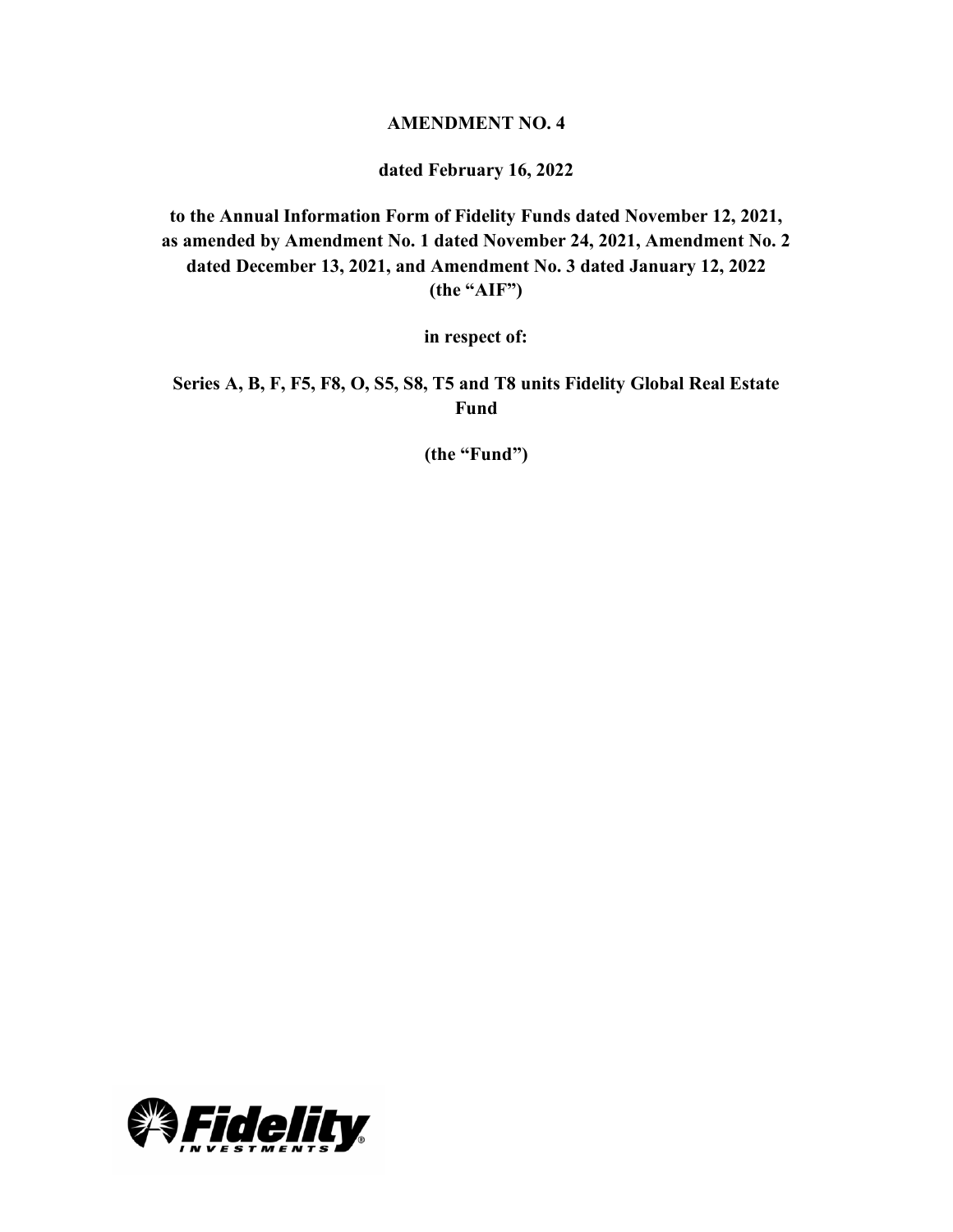The AIF is being amended to add Series Q units to Fidelity Global Real Estate Fund.

## **AMENDMENTS TO THE AIF**

The technical amendments to the AIF required to effect these amendments are set out below:

- 1. Front and Back Cover
	- (a) The front and back covers are amended to indicate that Series Q units are available for Fidelity Global Real Estate Fund.
- 2. Fund Governance
	- (a) The tenth bullet point in the list under the subheading entitled "Policies related to Short-Term Trading" on page 155 is deleted and replaced with the following:

"Redemption of series Q units sold as part of a dealer's or portfolio management firm's model portfolio, investment fund or other similar investment product."